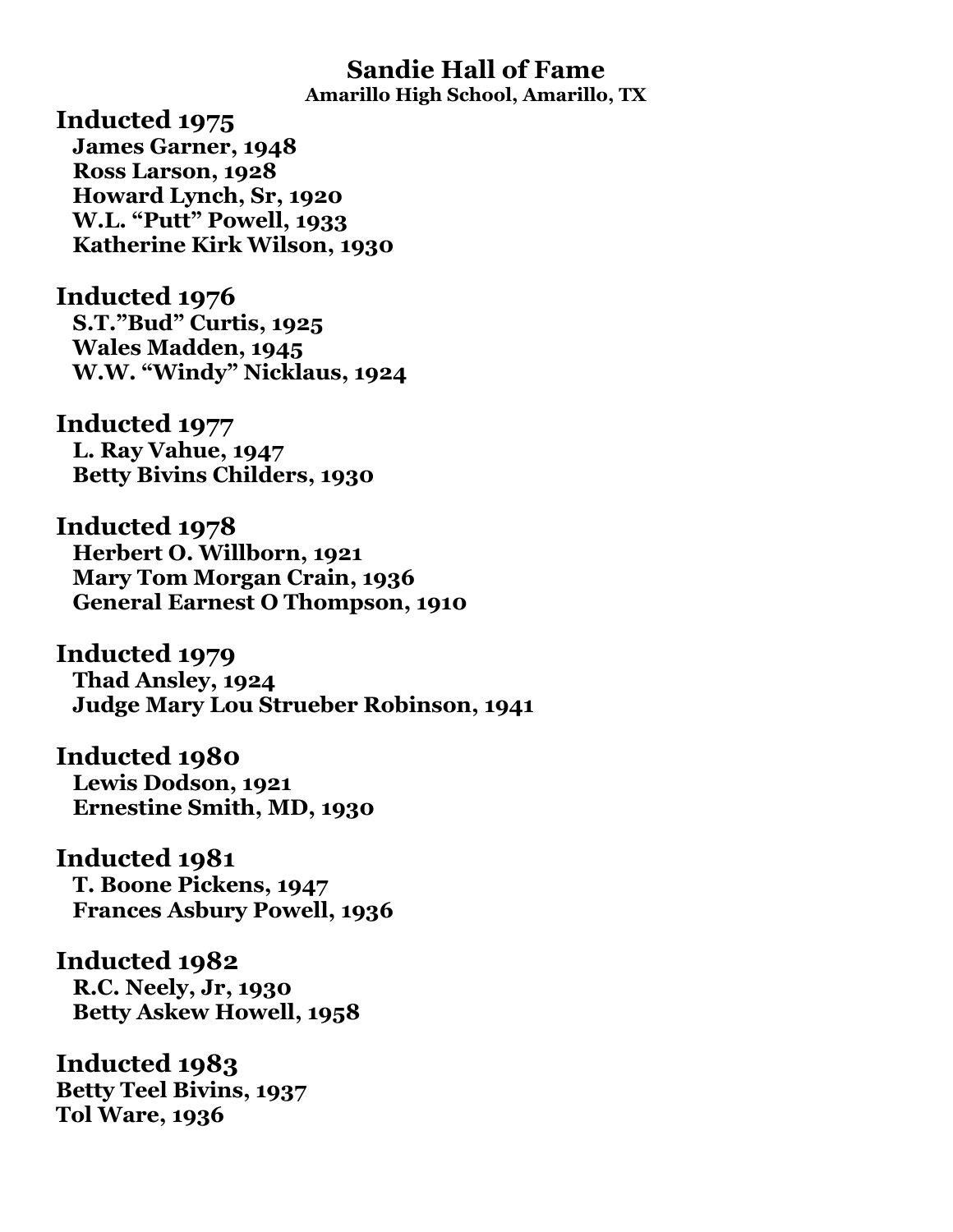**Inducted 1984 Sandie Hall of Fame Page 2 Ann Lee Harris, 1935 Roy Tolk, 1934**

**Inducted 1985 Bert Ballengee, 1941 Peggy Masterson Stinnett, 1924**

**Inducted 1986 M.T. Johnson, Jr, 1941 Thomas Thompson, 1925**

**Inducted 1987 E. Merrill Winsett, MD, 1937 Major Gen Howard Graves, 1957**

**Inducted 1988 Bonnie Veasey Boynton, 1966 Hazel M Duniven Kelly-Wilson, 1934**

**Inducted 1989 Judge Eugene Jordan, 1923 Richard Archer, MD, 1949**

**Inducted 1990 Jerome McDonough, 1964 Commander Jerry Derrick, 1970**

**Inducted 1991 Catherine Owen Monning Winsett, 1940 Judge Morris L. Overstreet, 1968,**

**Inducted 1992 Dr. Allen Early, 1936 Jack K Hill, 1941**

**Inducted 1993 Bill R. Cormack, 1952 Dr. Ann Cunningham Grandjean, 1958**

**Inducted 1994 Major General Everett S. Simpson, 1932 Shirley Feierabend Fancher, 1951**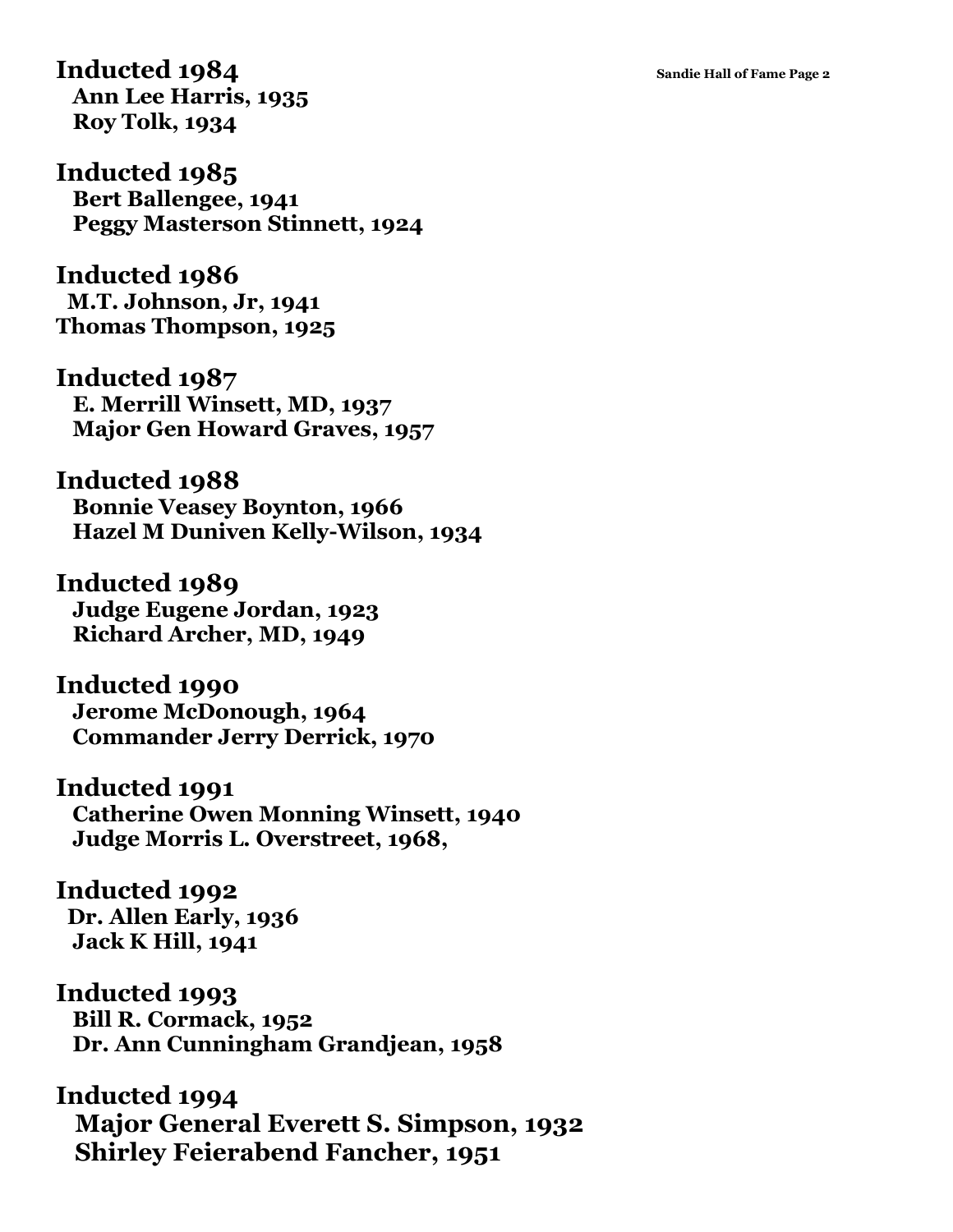**Inducted 1995 Sandie Hall of Fame Page 3 Louise Daniel, 1949 Robert Leachman, MD, 1944**

**Inducted 1996 Richard Ware, II, 1964 Myrle Greathouse, 1941**

**Inducted 1997 Gilbert "Gib" Ford, 1950 Peggy Rittenberry Lynch, 1958**

**Inducted 1998 Carol Hamilton Nicklaus, 1952 Pauline Durrett Robertson, 1939**

**Inducted 1999 Dr. Terry Hargrave, 1975**

**Inducted 2000 Major Jon W. Shelburne, 1981 Lt. Colonel Rick D. Husband. 1975**

**Inducted 2001 Ben Sargent, 1966 Patsy Roberts Walker, 1957**

**Inducted 2002 Dr. Tung H. "Sunne" Jeong, 1953 Dr. Jerry D Ramsey, 1951**

**Inducted 2003 Max Motley, 1951 Phil Price, 1961**

**Inducted 2004 Captain Eric B. Das, 1991 Florence Hill Gwyn, 1934**

**Inducted 2005 Dr. Kenneth L. Atkins, 1955 Jim C. Doche, FAIA, 1958**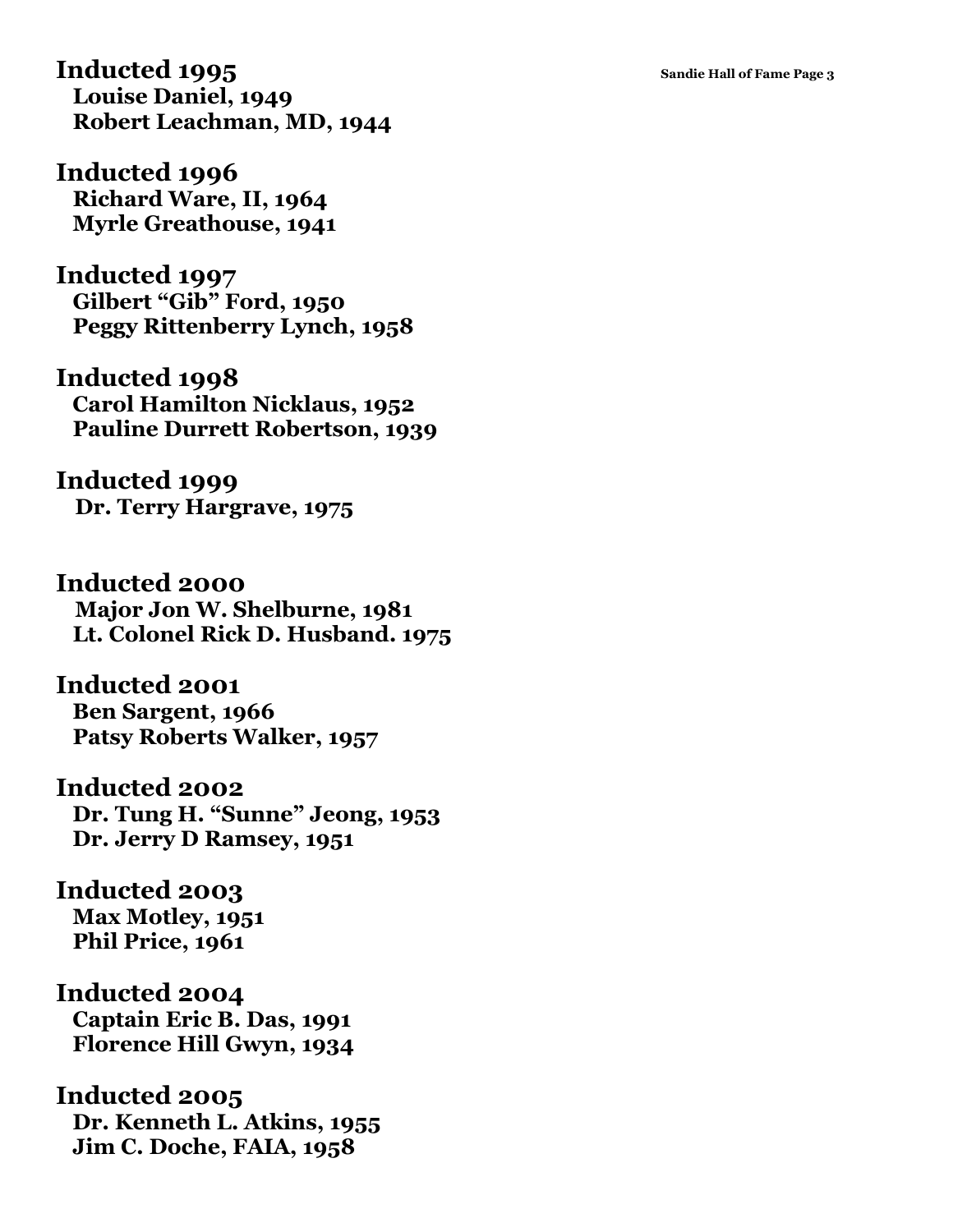**Inducted 2006 Sandie Hall of Fame Page 4 Michael J. Eck, M.D./Ph.D., 1981 Mary Stack Ware, 1939**

**Inducted 2007 Jim Albright. 1952 H. Kipling Edenborough, 1955**

**Inducted 2008 Professor H. Andrew Chamblin, 1987 Kenneth Kohler, 1948**

**Inducted 2009 Dr. Gary Garner, 1948 John H. Marmaduke, 1965**

**Inducted 2010 James W Ryan, M.D., D.Phil., 1953 Johnny B. "Soapy" Sudbury, 1958**

**Inducted 2011 Dr. J. Paul Matney, 1967 Ted M. Nicklaus, M.D., 1952**

**Inducted 2012 Ryan Palmer, 1995 Gary Biggers. 1964**

**Inducted 2013 Debra Mitchell McCartt, 1968 Greg Mitchell, 1969**

**Inducted 2014 Richard G. "Wick" Alexander, D.D.S, M.S.D.,1954 Joseph Wm. Foran, 1970**

**Inducted 2015 Pattilou Puckett Dawkins, 1953 Betty Jo Denman Roller, 1951**

**Inducted 2016 Gene Shelburne, 1953 Johnny Stidger, 1935**